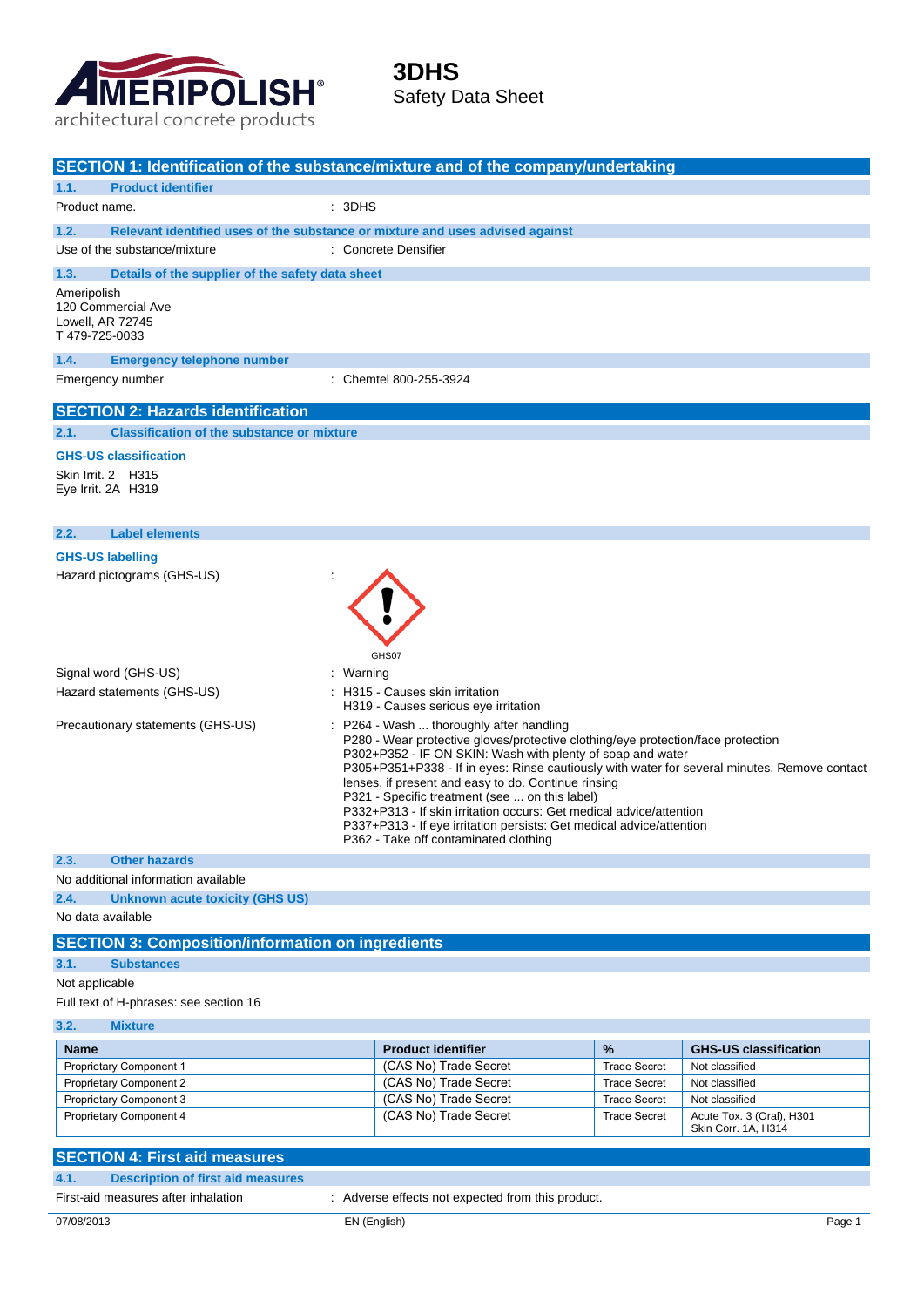| First-aid measures after skin contact                                                                                                        |                                                                   |                                                                                                                       | Flush with water for at least 15 minutes. Seek medical attention if irritation develops or persists. |
|----------------------------------------------------------------------------------------------------------------------------------------------|-------------------------------------------------------------------|-----------------------------------------------------------------------------------------------------------------------|------------------------------------------------------------------------------------------------------|
| First-aid measures after eye contact                                                                                                         |                                                                   | Immediately flush eyes with plenty of water for at least 15 minutes. If irritation persists get<br>medical attention. |                                                                                                      |
| First-aid measures after ingestion                                                                                                           |                                                                   | Do NOT induce vomiting. Seek medical attention.                                                                       |                                                                                                      |
| 4.2.                                                                                                                                         |                                                                   | Most important symptoms and effects, both acute and delayed                                                           |                                                                                                      |
| Symptoms/injuries after inhalation                                                                                                           |                                                                   | None under normal use.                                                                                                |                                                                                                      |
| Symptoms/injuries after skin contact                                                                                                         |                                                                   | Causes skin irritation.                                                                                               |                                                                                                      |
| Symptoms/injuries after eye contact                                                                                                          |                                                                   | Causes serious eye irritation.                                                                                        |                                                                                                      |
|                                                                                                                                              | Symptoms/injuries after ingestion<br>May be harmful if swallowed. |                                                                                                                       |                                                                                                      |
| 4.3.<br>No additional information available                                                                                                  |                                                                   | Indication of any immediate medical attention and special treatment needed                                            |                                                                                                      |
| <b>SECTION 5: Firefighting measures</b>                                                                                                      |                                                                   |                                                                                                                       |                                                                                                      |
| <b>Extinguishing media</b><br>5.1.                                                                                                           |                                                                   |                                                                                                                       |                                                                                                      |
| Suitable extinguishing media                                                                                                                 |                                                                   | Water spray, dry chemical, foam, carbon dioxide.                                                                      |                                                                                                      |
| Unsuitable extinguishing media                                                                                                               |                                                                   | None.                                                                                                                 |                                                                                                      |
|                                                                                                                                              |                                                                   |                                                                                                                       |                                                                                                      |
| 5.2.<br>Special hazards arising from the substance or mixture                                                                                |                                                                   |                                                                                                                       |                                                                                                      |
| Fire hazard                                                                                                                                  |                                                                   | None known.                                                                                                           |                                                                                                      |
| Explosion hazard                                                                                                                             |                                                                   | None known.                                                                                                           |                                                                                                      |
| 5.3.<br><b>Advice for firefighters</b>                                                                                                       |                                                                   |                                                                                                                       |                                                                                                      |
| Protection during firefighting                                                                                                               |                                                                   | Firefighters should wear full protective gear.                                                                        |                                                                                                      |
| <b>SECTION 6: Accidental release measures</b>                                                                                                |                                                                   |                                                                                                                       |                                                                                                      |
| 6.1.                                                                                                                                         |                                                                   | Personal precautions, protective equipment and emergency procedures                                                   |                                                                                                      |
| 6.1.1.<br>For non-emergency personnel                                                                                                        |                                                                   |                                                                                                                       |                                                                                                      |
| No additional information available                                                                                                          |                                                                   |                                                                                                                       |                                                                                                      |
| 6.1.2.<br>For emergency responders                                                                                                           |                                                                   |                                                                                                                       |                                                                                                      |
| No additional information available                                                                                                          |                                                                   |                                                                                                                       |                                                                                                      |
| <b>Environmental precautions</b><br>6.2.                                                                                                     |                                                                   |                                                                                                                       |                                                                                                      |
| Avoid release to the environment.                                                                                                            |                                                                   |                                                                                                                       |                                                                                                      |
| Methods and material for containment and cleaning up<br>6.3.                                                                                 |                                                                   |                                                                                                                       |                                                                                                      |
| For containment                                                                                                                              |                                                                   | Stop the flow of material, if this is without risk.                                                                   |                                                                                                      |
| Methods for cleaning up                                                                                                                      |                                                                   | accordance with local, state and federal regulations.                                                                 | Confine spill and soak up with absorbent. Place in an approved container and dispose in              |
| <b>Reference to other sections</b><br>6.4.                                                                                                   |                                                                   |                                                                                                                       |                                                                                                      |
| No additional information available                                                                                                          |                                                                   |                                                                                                                       |                                                                                                      |
| <b>SECTION 7: Handling and storage</b>                                                                                                       |                                                                   |                                                                                                                       |                                                                                                      |
| <b>Precautions for safe handling</b><br>7.1.                                                                                                 |                                                                   |                                                                                                                       |                                                                                                      |
| Precautions for safe handling                                                                                                                |                                                                   | : Avoid contact with eyes, skin and clothing. Wash thoroughly after handling.                                         |                                                                                                      |
|                                                                                                                                              |                                                                   |                                                                                                                       |                                                                                                      |
| 7.2.                                                                                                                                         |                                                                   | Conditions for safe storage, including any incompatibilities                                                          |                                                                                                      |
| Storage conditions                                                                                                                           |                                                                   | : No special storage conditions required.                                                                             |                                                                                                      |
| 7.3.<br><b>Specific end use(s)</b>                                                                                                           |                                                                   |                                                                                                                       |                                                                                                      |
| No additional information available                                                                                                          |                                                                   |                                                                                                                       |                                                                                                      |
| <b>SECTION 8: Exposure controls/personal protection</b>                                                                                      |                                                                   |                                                                                                                       |                                                                                                      |
| 8.1.<br><b>Control parameters</b>                                                                                                            |                                                                   |                                                                                                                       |                                                                                                      |
| <b>Proprietary Component 4</b>                                                                                                               |                                                                   |                                                                                                                       |                                                                                                      |
| <b>USA ACGIH</b>                                                                                                                             | ACGIH Ceiling (mg/m <sup>3</sup> )                                |                                                                                                                       | $2 \text{ mg/m}^3$                                                                                   |
|                                                                                                                                              |                                                                   |                                                                                                                       |                                                                                                      |
| 8.2.<br><b>Exposure controls</b>                                                                                                             |                                                                   |                                                                                                                       |                                                                                                      |
| Appropriate engineering controls                                                                                                             |                                                                   | Provide adequate general and local exhaust ventilation.                                                               |                                                                                                      |
| Hand protection<br>Use impervious gloves such as neoprene, nitrile, or rubber for hand protection.                                           |                                                                   |                                                                                                                       |                                                                                                      |
| Chemical goggles or safety glasses.<br>Eye protection                                                                                        |                                                                   |                                                                                                                       |                                                                                                      |
| Skin and body protection                                                                                                                     | Wear suitable working clothes.                                    |                                                                                                                       |                                                                                                      |
| Respiratory protection<br>If airborne concentrations are above the applicable exposure limits, use NIOSH approved<br>respiratory protection. |                                                                   |                                                                                                                       |                                                                                                      |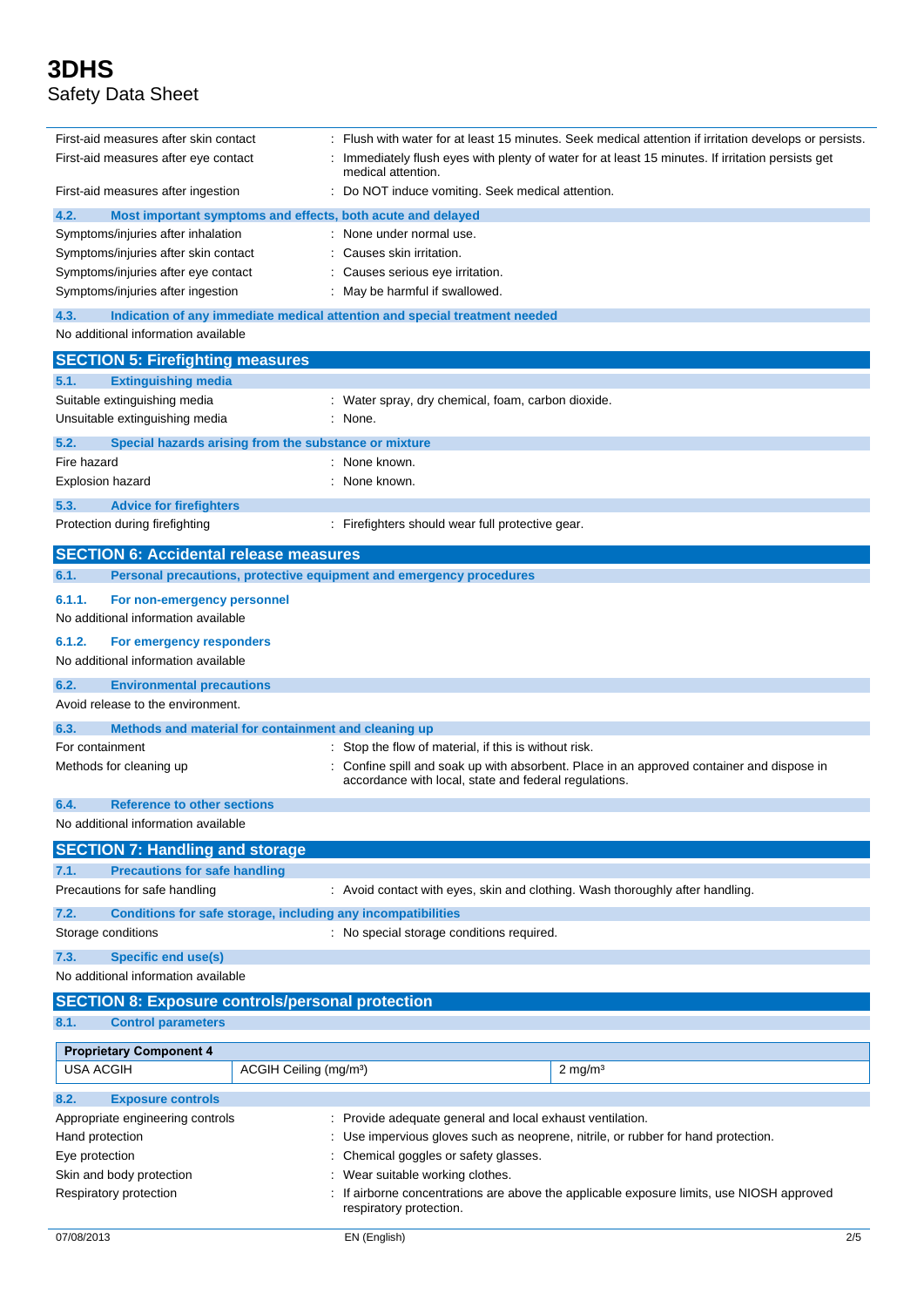| <b>SECTION 9: Physical and chemical properties</b>                |                   |  |  |
|-------------------------------------------------------------------|-------------------|--|--|
| 9.1.<br>Information on basic physical and chemical properties     |                   |  |  |
| Physical state                                                    | : Liquid          |  |  |
| Colour                                                            | colorless.        |  |  |
| Odour                                                             | odorless.         |  |  |
| Odour threshold                                                   | No data available |  |  |
| pH                                                                | No data available |  |  |
| Relative evaporation rate (butylacetate=1)                        | No data available |  |  |
| Melting point                                                     | No data available |  |  |
| Freezing point                                                    | No data available |  |  |
|                                                                   | No data available |  |  |
| Boiling point                                                     | No data available |  |  |
| Flash point                                                       |                   |  |  |
| Self ignition temperature                                         | No data available |  |  |
| Decomposition temperature                                         | No data available |  |  |
| Flammability (solid, gas)                                         | No data available |  |  |
| Vapour pressure                                                   | No data available |  |  |
| Relative vapour density at 20 °C                                  | No data available |  |  |
| Relative density                                                  | No data available |  |  |
| Solubility                                                        | No data available |  |  |
| Log Pow                                                           | No data available |  |  |
| Log Kow                                                           | No data available |  |  |
| Viscosity, kinematic                                              | No data available |  |  |
| Viscosity, dynamic                                                | No data available |  |  |
| <b>Explosive properties</b>                                       | No data available |  |  |
| Oxidising properties                                              | No data available |  |  |
| <b>Explosive limits</b>                                           | No data available |  |  |
| 9.2.<br><b>Other information</b>                                  |                   |  |  |
| No additional information available                               |                   |  |  |
| <b>SECTION 10: Stability and reactivity</b>                       |                   |  |  |
| 10.1.<br><b>Reactivity</b>                                        |                   |  |  |
| No additional information available                               |                   |  |  |
| 10.2.<br><b>Chemical stability</b>                                |                   |  |  |
| The product is stable at normal handling- and storage conditions. |                   |  |  |
| 10.3.<br><b>Possibility of hazardous reactions</b>                |                   |  |  |
| Will not occur.                                                   |                   |  |  |
| 10.4.<br><b>Conditions to avoid</b>                               |                   |  |  |
| None.                                                             |                   |  |  |
| 10.5.<br><b>Incompatible materials</b>                            |                   |  |  |
| Not determined.                                                   |                   |  |  |
| 10.6.<br><b>Hazardous decomposition products</b>                  |                   |  |  |
| Not determined.                                                   |                   |  |  |
| <b>SECTION 11: Toxicological information</b>                      |                   |  |  |
| 11.1.<br>Information on toxicological effects                     |                   |  |  |
|                                                                   |                   |  |  |
| Acute toxicity                                                    | : Not classified  |  |  |
| <b>Proprietary Component 4</b>                                    |                   |  |  |
| LD50 oral rat                                                     | 214 mg/kg         |  |  |
|                                                                   |                   |  |  |

| <b>FIV DIGLATE VOILINUIGHT.</b>   |                                  |     |
|-----------------------------------|----------------------------------|-----|
| LD50 oral rat                     | $214 \text{ mg/kg}$              |     |
| Skin corrosion/irritation         | : Causes skin irritation.        |     |
| Serious eye damage/irritation     | : Causes serious eye irritation. |     |
| Respiratory or skin sensitisation | : Not classified                 |     |
| Germ cell mutagenicity            | Not classified                   |     |
| Carcinogenicity                   | Not classified                   |     |
| Reproductive toxicity             | Not classified                   |     |
| 07/08/2013                        | EN (English)                     | 3/5 |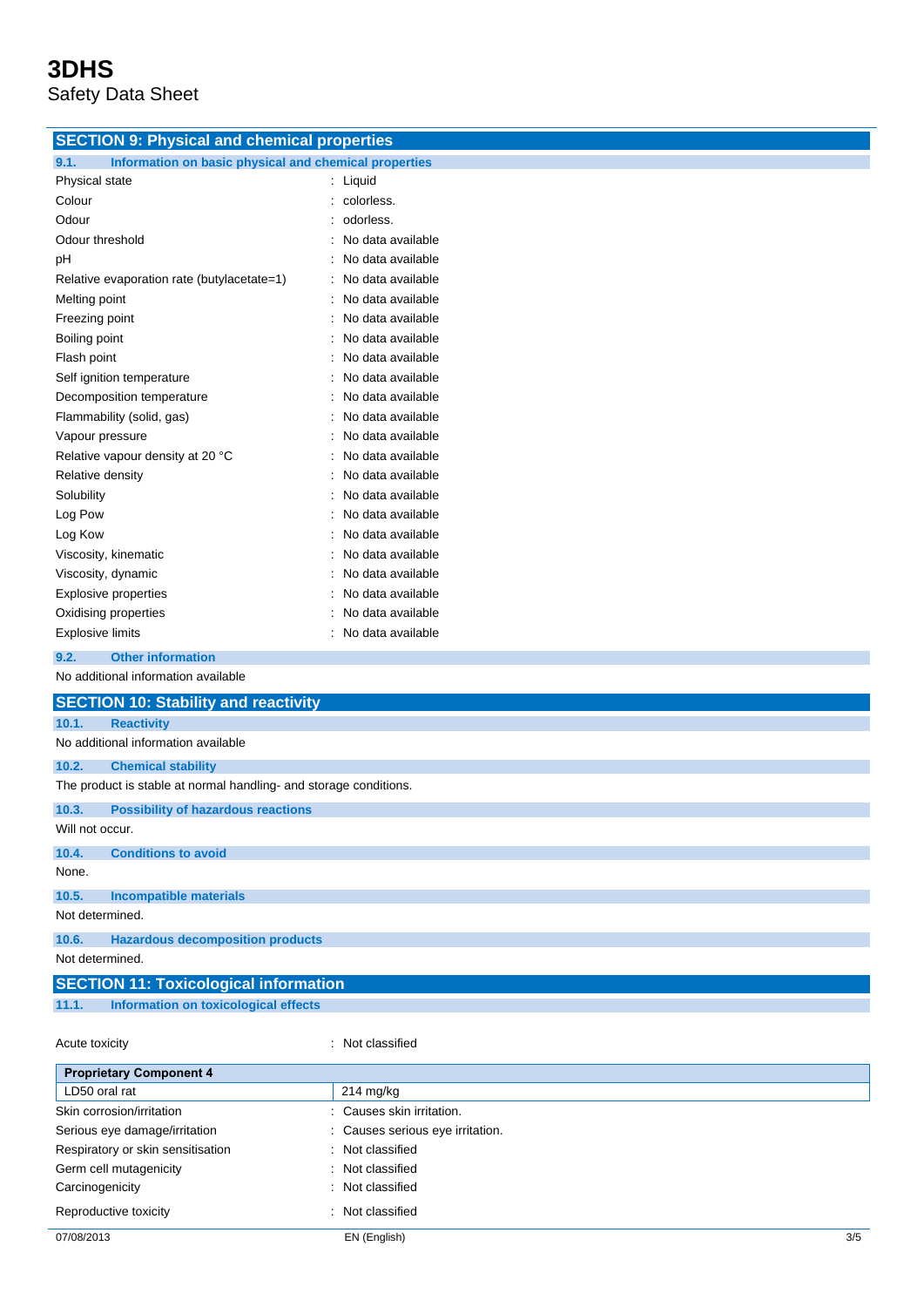| Specific target organ toxicity (single exposure)                                                          | : Not classified                                                                                     |  |
|-----------------------------------------------------------------------------------------------------------|------------------------------------------------------------------------------------------------------|--|
| Specific target organ toxicity (repeated<br>exposure)                                                     | : Not classified                                                                                     |  |
| Aspiration hazard                                                                                         | : Not classified                                                                                     |  |
| <b>SECTION 12: Ecological information</b>                                                                 |                                                                                                      |  |
| 12.1.<br><b>Toxicity</b>                                                                                  |                                                                                                      |  |
| <b>Proprietary Component 4</b>                                                                            |                                                                                                      |  |
| LC50 fishes 1                                                                                             | 80 mg/l (Exposure time: 96 h - Species: Gambusia affinis [static])                                   |  |
| 12.2.<br><b>Persistence and degradability</b>                                                             |                                                                                                      |  |
| No additional information available                                                                       |                                                                                                      |  |
| 12.3.<br><b>Bioaccumulative potential</b>                                                                 |                                                                                                      |  |
| <b>Proprietary Component 4</b>                                                                            |                                                                                                      |  |
| Log Pow                                                                                                   | 0.65                                                                                                 |  |
| 12.4.<br><b>Mobility in soil</b>                                                                          |                                                                                                      |  |
| No additional information available                                                                       |                                                                                                      |  |
| 12.5.<br><b>Other adverse effects</b>                                                                     |                                                                                                      |  |
| No additional information available                                                                       |                                                                                                      |  |
| <b>SECTION 13: Disposal considerations</b>                                                                |                                                                                                      |  |
| 13.1.<br><b>Waste treatment methods</b>                                                                   |                                                                                                      |  |
| Waste disposal recommendations                                                                            | : Dispose of contents/container in accordance with local/regional/national/international regulations |  |
| <b>SECTION 14: Transport information</b>                                                                  |                                                                                                      |  |
| In accordance with DOT / ADR / RID / ADNR / IMDG / ICAO / IATA                                            |                                                                                                      |  |
| 14.1.<br><b>UN number</b>                                                                                 |                                                                                                      |  |
| Not applicable                                                                                            |                                                                                                      |  |
| 14.2.<br><b>UN proper shipping name</b>                                                                   |                                                                                                      |  |
| Not applicable                                                                                            |                                                                                                      |  |
| <b>SECTION 15: Regulatory information</b>                                                                 |                                                                                                      |  |
| 15.1. US Federal regulations                                                                              |                                                                                                      |  |
| <b>Proprietary Component 2</b>                                                                            |                                                                                                      |  |
| Listed on the United States TSCA (Toxic Substances Control Act) inventory                                 |                                                                                                      |  |
| <b>Proprietary Component 4</b>                                                                            |                                                                                                      |  |
| Listed on the United States TSCA (Toxic Substances Control Act) inventory                                 |                                                                                                      |  |
| <b>Proprietary Component 3</b>                                                                            |                                                                                                      |  |
| Listed on the United States TSCA (Toxic Substances Control Act) inventory                                 |                                                                                                      |  |
| <b>Proprietary Component 1</b>                                                                            |                                                                                                      |  |
| Listed on the United States TSCA (Toxic Substances Control Act) inventory                                 |                                                                                                      |  |
| 15.2. US State regulations                                                                                |                                                                                                      |  |
| <b>Proprietary Component 4</b>                                                                            |                                                                                                      |  |
|                                                                                                           |                                                                                                      |  |
| U.S. - Massachusetts - Right To Know List                                                                 |                                                                                                      |  |
| U.S. - Minnesota - Hazardous Substance List<br>U.S. - New Jersey - Right to Know Hazardous Substance List |                                                                                                      |  |
| U.S. - Pennsylvania - RTK (Right to Know) List                                                            |                                                                                                      |  |
| <b>SECTION 16: Other information</b>                                                                      |                                                                                                      |  |
|                                                                                                           |                                                                                                      |  |

Full text of H-phrases::

| Acute Tox. 3 (Oral) | Acute toxicity (oral) Category 3              |
|---------------------|-----------------------------------------------|
| Eve Irrit, 2A       | Serious eye damage/eye irritation Category 2A |
| Skin Corr, 1A       | skin corrosion/irritation Category 1A         |